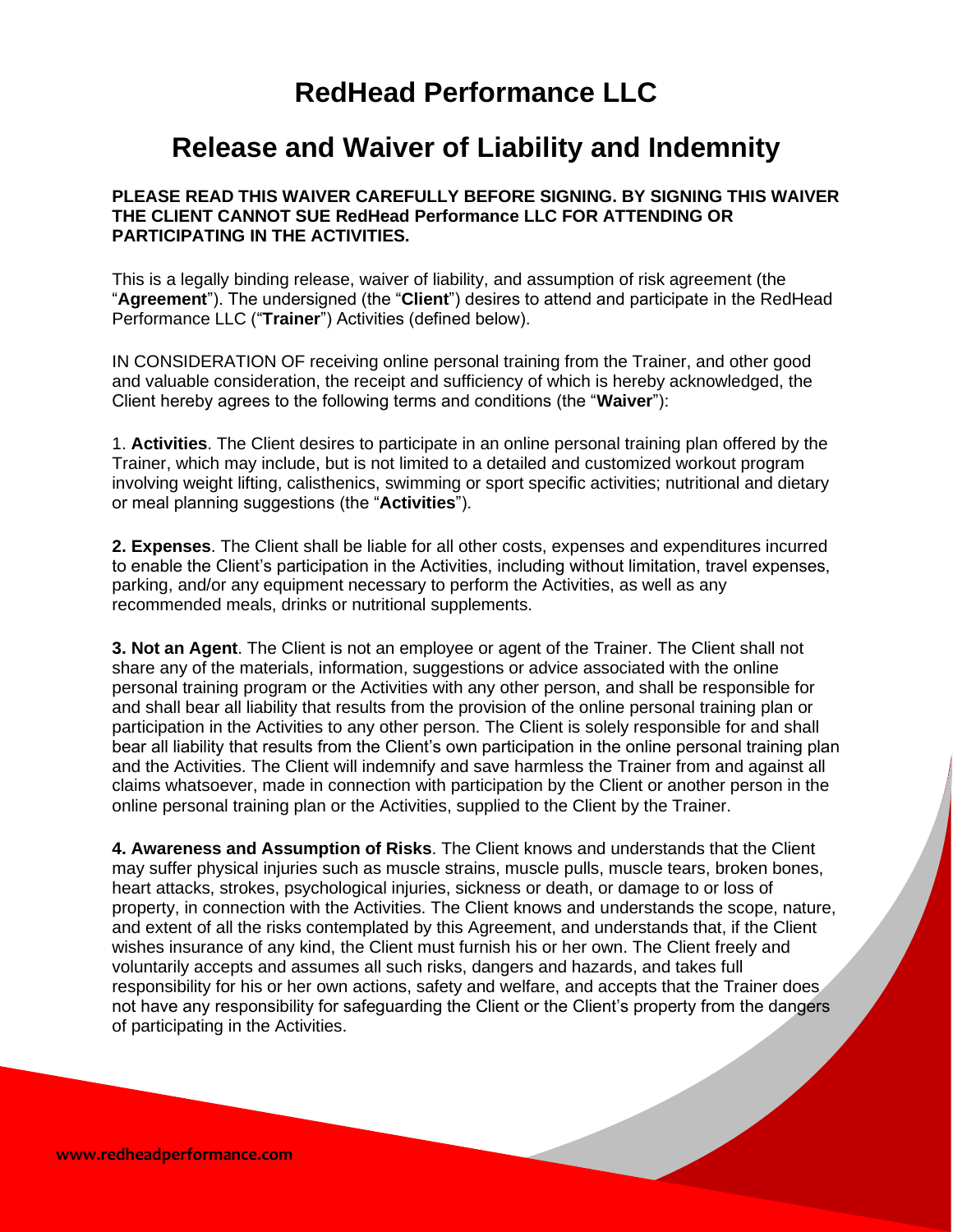**5. No Medical Conditions**. The Client acknowledges that he or she does not have any medical condition(s) that would prevent the Client from participating in any Activities, or that would result in any injury or damage to the Client, or anyone else, as a result of the Client's participation in Activities. If the Client is aware of any such medical condition(s), it will be the sole responsibility of the Client to abstain from participating in the Activities.

**6. Drugs and Alcohol**. The Client undertakes that if the Client consumes alcohol and/or medication and/or drugs at any time during the course of the Activities, the Client will do so only in moderation and in such quantity that will not affect the Client's ability to safely complete the individualized program. The Client realizes that a combination of alcohol, medication, and drugs can cause unexpected side effects that can severely affect the Client's health and ability to complete the program. The Client accepts full responsibility for his/her own actions, health and welfare, and the Client acknowledges and agrees that the Trainer will not be vigilant as to their condition. The Client accepts that the Trainer will not have any responsibility for their welfare.

**7. RELEASE. THE CLIENT HEREBY REMISES, RELEASES AND FOREVER DISCHARGES THE TRAINER**, the Personal Trainer Development Centre (PTDC), and all of their affiliates and associated companies including J. Goodman Consulting Inc., and all of their current and former agents, officers, directors, shareholders, volunteers, managers, servants, successors, assigns, employees, consultants, subsidiaries and affiliates (individually and collectively the foregoing list are the "**Trainer Representatives**") from any present or future causes of action, claims or demands of any kind, including (without limitation) claims for loss, damage, injury, costs, legal fees and related disbursements (individually and collectively, the foregoing is/are the "**Claim(s)**") including, but not limited to:

**a. From Any Claim(s) Related to Negligence:** related to the negligence of the Trainer or Trainer Representatives (the meaning of which includes failure to use such care as a reasonably prudent and careful person would use under similar circumstances and failure to meet any safety standards of care); and

**b. From Any Claim(s) Related to Failure to Protect:** related to the failure of the Trainer or Trainer Representatives to take reasonable steps to safeguard or protect the Client from the risks, dangers and hazards articulated in the Assumption of Risk provision (above) or otherwise, that are in any way connected with the Client's participation in the Activities.

**8. Indemnification**. The Client agrees to indemnify, defend and hold harmless the Trainer and the Trainer Representatives from all Claim(s) brought by any person against the Trainer and/or Trainer Representatives.

**9. Promise Not to Sue**. The Client covenants not to initiate or assist in the prosecution of any Claim, which may have occurred by the Client's participation in the Activities.

**10. No Partnership**. Both the Trainer and the Client acknowledge and agree that no partnership relationship between the Trainer and the Client can be construed by this Agreement or by the performance of the Activities.